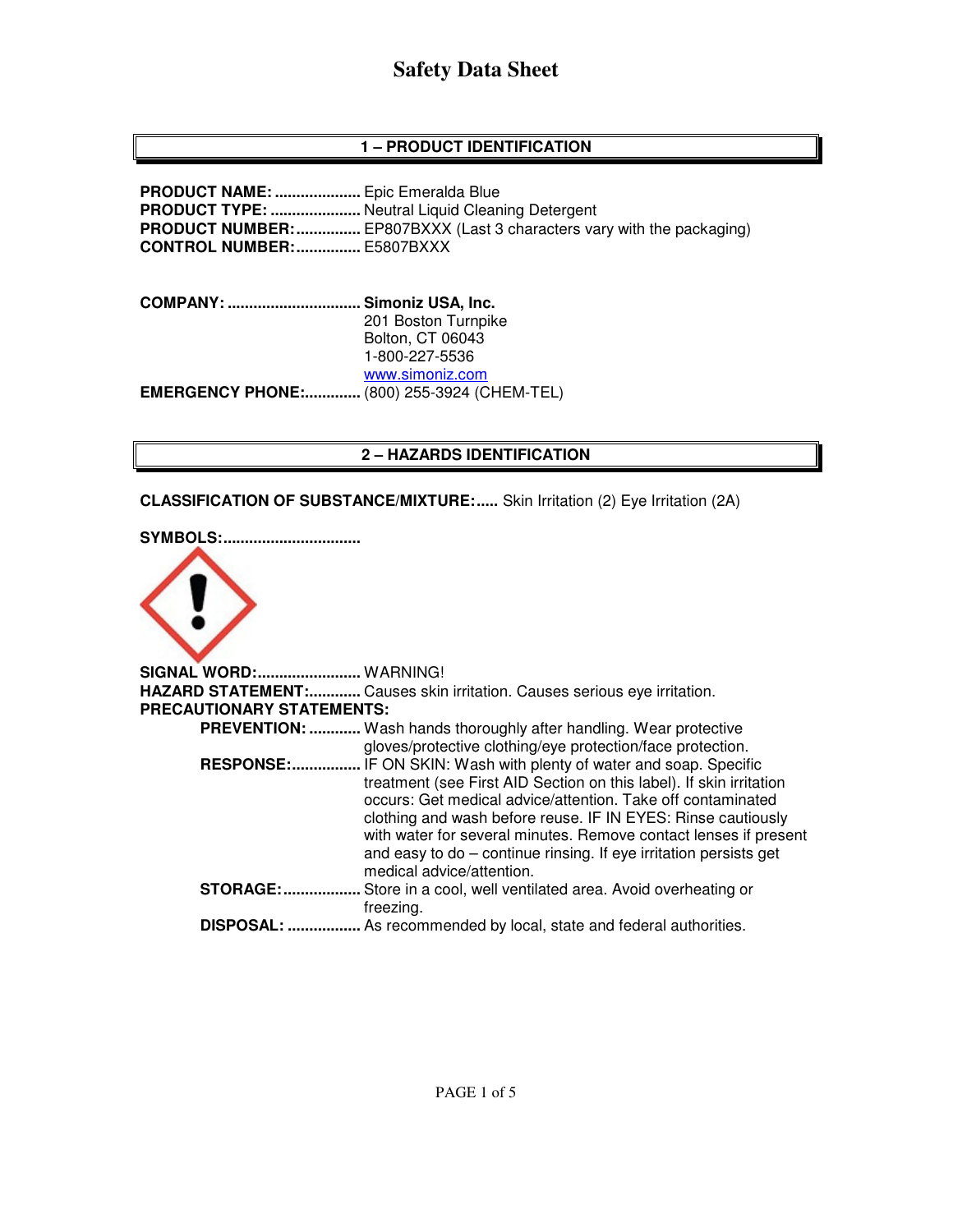### **3 – COMPOSITION / INFORMATION ON INGREDIENTS**

| <b>INGREDIENT</b>               | <b>C.A.S. NUMBER</b> | <b>CONCENTRATION (%)</b> |
|---------------------------------|----------------------|--------------------------|
| Water                           | 7732-18-5            | 60-90                    |
| Sodium Dodecylbenzene Sulfonate | 25155-30-0           | $5 - 15$                 |
| Sodium Alpha Olefin Sulfonate   | 68439-57-6           | $1-5$                    |
| Cocoamidopropyl Betaine         | 61789-40-0           | $1 - 5$                  |
| Sodium Chloride                 | 7647-14-5            | $1-5$                    |

### **4 – FIRST-AID MEASURES**

|              | <b>BREATHING (INHALATION):</b> If victim shows signs of discomfort or irritation, remove to fresh                                                  |
|--------------|----------------------------------------------------------------------------------------------------------------------------------------------------|
|              | air. If symptoms persist, get immediate medical attention.<br>SWALLOWING (INGESTION): . DO NOT INDUCE VOMITING! Drink a large quantity of water or |
|              | milk. Do not attempt to give liquids to an unconscious person.                                                                                     |
|              | Get immediate medical attention!                                                                                                                   |
| <b>EYES:</b> | . Flush eyes with a large quantity of fresh water for at least 15                                                                                  |
|              | minutes. If irritation persists, consult a physician.                                                                                              |
|              | SKIN (DERMAL):  Not likely to irritate. Flush from skin with fresh water and<br>discontinue use if irritation persists.                            |

### **5 – FIRE-FIGHTING MEASURES**

**FLASHPOINT: ...........................** This product is non-flammable.

**EXTINGUISHING MEDIA:.........** This product is non-flammable. Use extinguishing media suitable for materials already burning.

**SPECIAL FIRE FIGHTING PROCEDURES: ............** Firefighters working in areas where this product is present should be equipped with an approved, fully enclosed SCBA.

**UNUSUAL FIRE AND EXPLOSION HAZARDS: ......** None known.

### **6 – ACCIDENTAL RELEASE MEASURES**

**SPILL PROCEDURES: .............** Dike to prevent spillage into streams or sewer systems. Consult local, state and federal authorities.

**WASTE DISPOSAL: .................** As recommended by local, state and federal authorities.

## **7 – HANDLING and STORAGE**

| <b>STORAGE:</b> Store in a cool, well ventilated area. Avoid overheating or                                                                                                                                 |
|-------------------------------------------------------------------------------------------------------------------------------------------------------------------------------------------------------------|
| freezing.                                                                                                                                                                                                   |
| <b>HANDLING:</b> Under normal use according to label instructions, special                                                                                                                                  |
| protection should not be necessary. Wear eye protection if<br>product is likely to splash. Do not place this product in an<br>unmarked container! Keep away from children! Spilled material is<br>slippery. |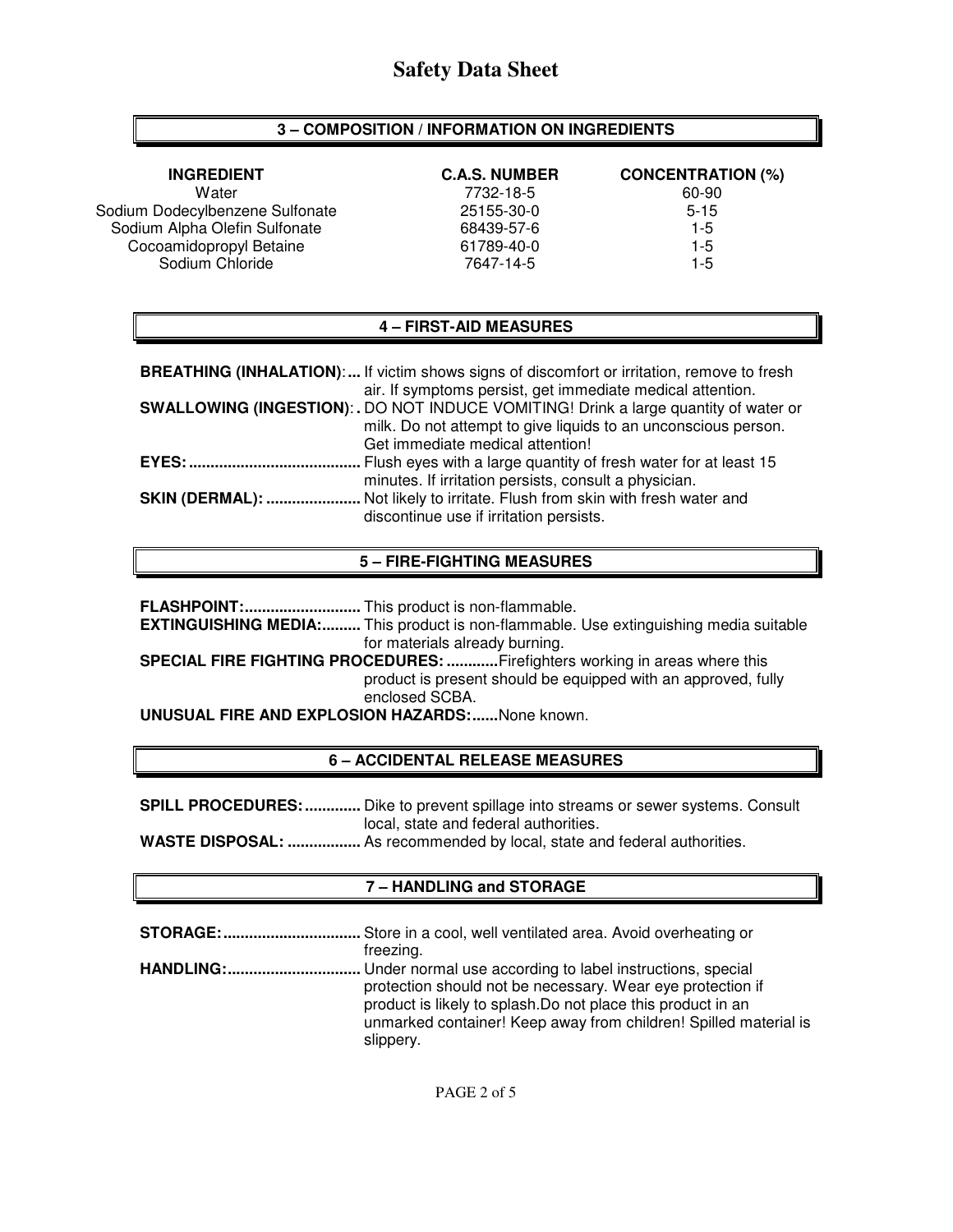## **8 – EXPOSURE CONTROLS / PERSONAL PROTECTION**

**RESPIRATORY PROTECTION: Not usually needed. Vapors not normally harmful. PROTECTIVE CLOTHING:.......** Nitrile or PVC gloves, and chemical splash goggles. **ADDITIONAL MEASURES: ......** Under normal use according to label instructions, special protection should not be necessary. Wear eye protection if product is likely to splash. Do not place this product in an unmarked container! Keep away from children! Spilled material is slippery.

| <b>C.A.S. NUMBER</b> | <b>PEL</b>            |
|----------------------|-----------------------|
| 7732-18-5            | No limits established |
| 25155-30-0           | No limits established |
| 68439-57-6           | No limits established |
| 61789-40-0           | No limits established |
| 7647-14-5            | No limits established |
|                      |                       |

## **9 – PHYSICAL / CHEMICAL PROPERITES**

| <b>APPEARANCE &amp; ODOR: </b> Slightly viscous blue transparent liquid. Pleasantly scented. |
|----------------------------------------------------------------------------------------------|
| <b>ODOR THRESHOLD:  N/A</b>                                                                  |
|                                                                                              |
| MELTING POINT:  210 degrees F.                                                               |
| <b>FREEZING POINT:  N/A</b>                                                                  |
| <b>BOILING POINT: 210 degrees F.</b>                                                         |
| <b>BOILING POINT RANGE: N/A</b>                                                              |
| FLASHPOINT: This product is non-flammable.                                                   |
| <b>EVAPORATION RATE: N/A</b>                                                                 |
| FLAMMABILITY (solid/gas): N/A                                                                |
| EXPLOSION LIMITS:  N/A                                                                       |
| VAPOR PRESSURE:  N/A                                                                         |
| VAPOR DENSITY (AIR=1): Greater than 1.                                                       |
| SPECIFIC GRAVITY:  Greater than 1.                                                           |
| <b>SOLUBILITY IN WATER:  Completely soluble.</b>                                             |
| <b>PARTITION COEFFICIENT:  N/A</b>                                                           |
|                                                                                              |
|                                                                                              |
| VISCOSITY:  Significant body                                                                 |

## **10 – STABILITY and REACTIVITY**

**STABILITY: ...............................** Stable under normal conditions. **HAZARDOUS DECOMP.: .........** This product not known to polymerize. **INCOMPATIBILITY: ..................** Do not mix with other chemicals.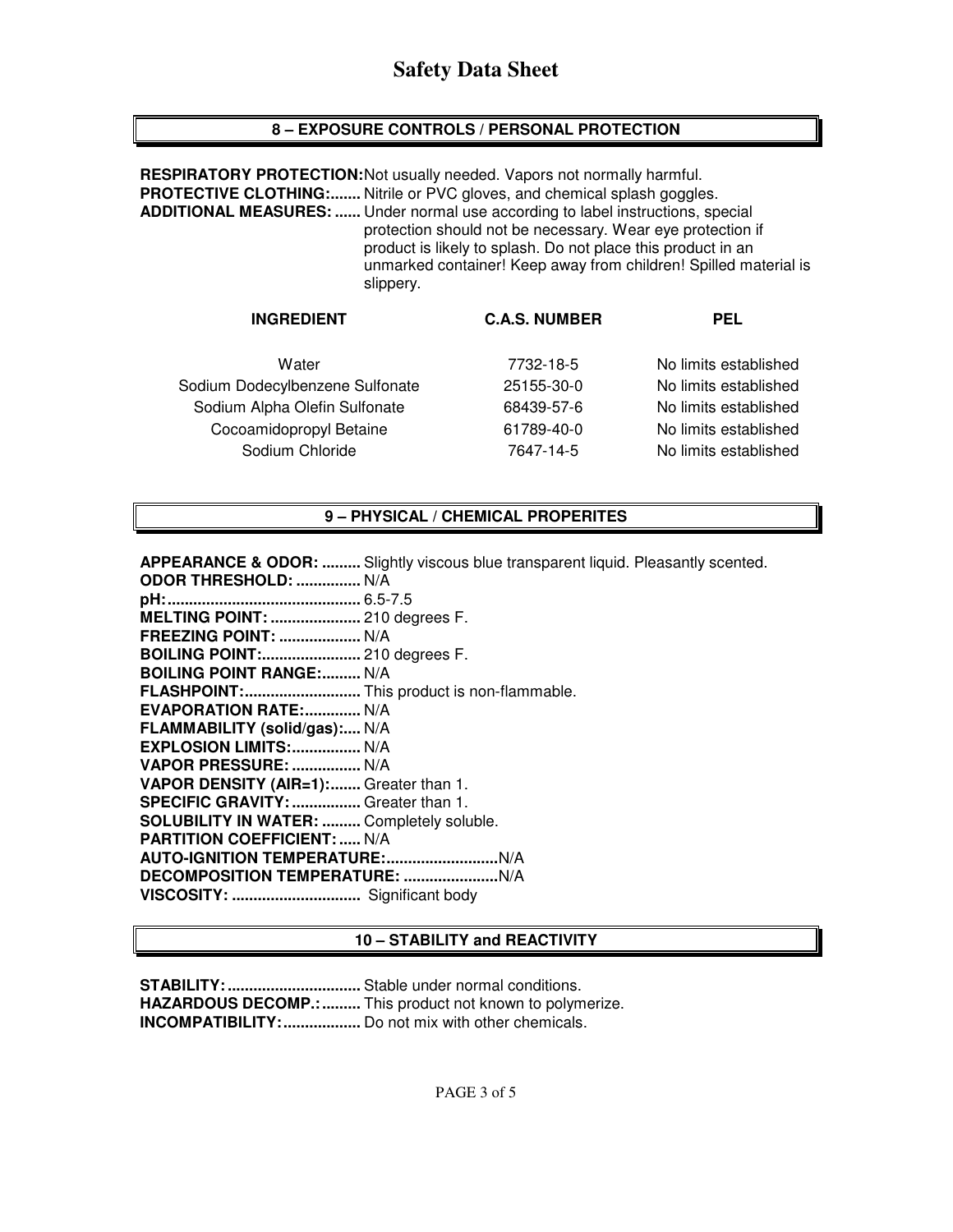## **11 – TOXICOLOGICAL INFORMATION**

**ROUTE(S) OF ENTRY: .............** Ingestion. Not likely to be inhaled in dangerous amounts. **LISTED CARCINOGEN: ...........** None over 0.1%. Not listed by IARC, NTP or OSHA. **MEDICAL CONDITION AGGRAVATED: ..................** May aggravate pre-existing dermatitis. **INHALATION: ............................** Not likely to be inhaled in hazardous amounts. Maintain adequate ventilation in the work area. **INGESTION: ..............................** This material can cause irritation to the stomach and esophagus if ingested. **EYES: ........................................** May cause eye irritation. **SKIN (DERMAL): .......................** Not likely to irritate. Prolonged exposure to undiluted product may cause irritation. **ACUTE TOXICITY\* (ORAL):…… .............................** >5000 mg/kg **ACUTE TOXICITY\* (DERMAL):.. .............................** >5000 mg/kg **ACUTE TOXCITY\* (INHALATION): ..........................** >20,000 ppm V (Gas), >20 mg/l (Vapor), >5 mg/l (Dust)

**\***Determined using the additivity formula for mixtures (GHS Purple Book, 3.1.3.6)

**12 – ECOLOGICAL INFORMATION** 

#### **ENVIRONMENTAL FATE AND DISTRIBUTION:** N/A

### **13 –DISPOSAL CONSIDERATIONS**

**WASTE DISPOSAL: .................** As recommended by local, state and federal authorities.

### **14 – TRANSPORTATION INFORMATION**

PROPER SHIPPING NAME:..... Not D.O.T. regulated. **HAZARD CLASS: ...................... UN/NA NUMBER: ..................... PACKAGING GROUP :.............** 

## **15 - REGULATIONS**

Contents of this MSDS comply with the OSHA Hazard Communication Standard 29CFR 1910.1200

### **16 – OTHER INFORMATION**

**NFPA HEALTH: ........................** 1 **NFPA FLAMMABILITY: ............** 0 **NFPA REACTIVITY:................... 0 NFPA OTHER: ..........................** None